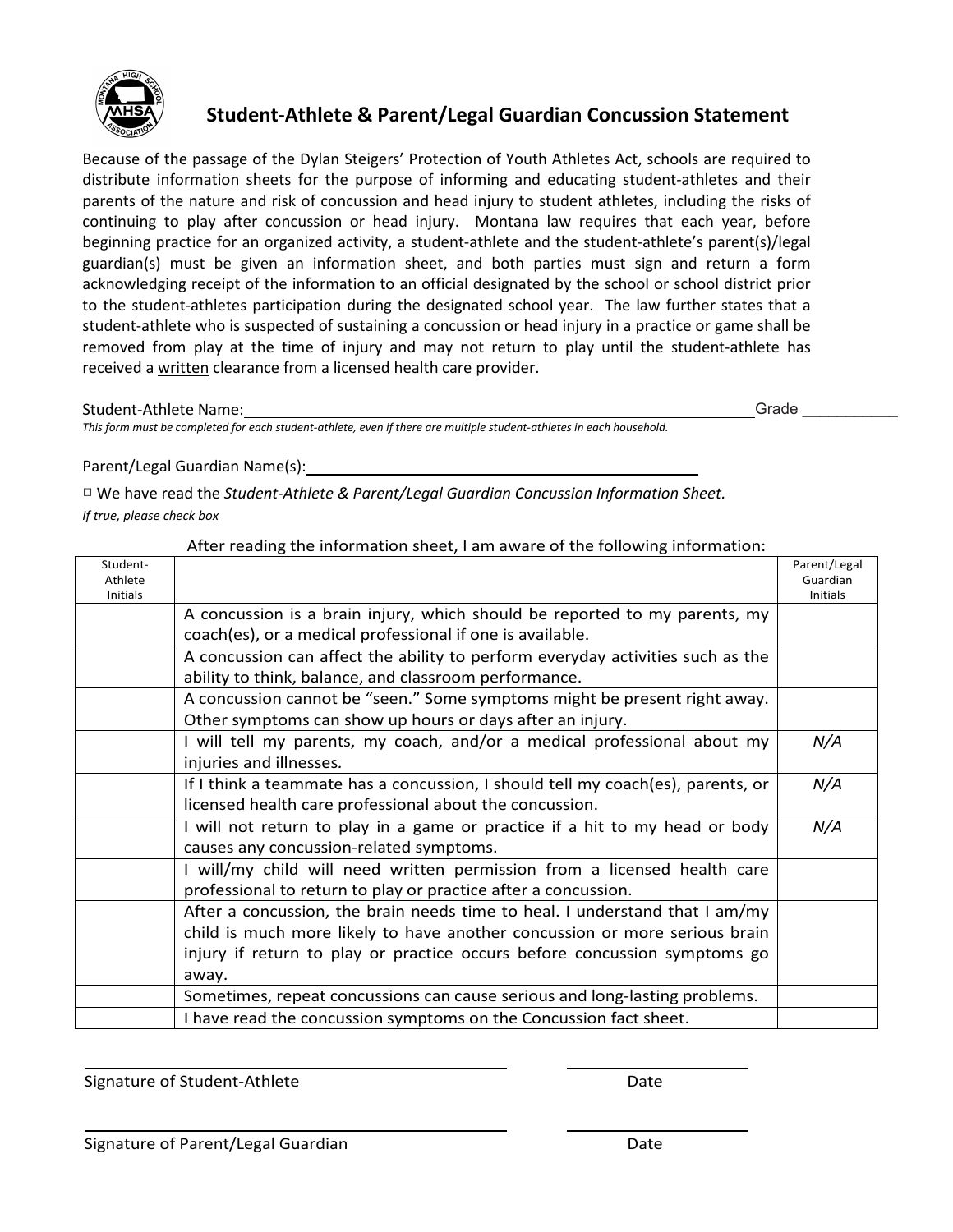

## A Fact Sheet for **ATHLETES**

### **WHAT IS A CONCUSSION?**

A concussion is a brain injury that:

- Is caused by a bump or blow to the head
- Can change the way your brain normally works
- Can occur during practices or games in any sport
- Can happen even if you haven't been knocked out
- Can be serious even if you've just been "dinged"

#### **WHAT ARE THE SYMPTOMS OF A CONCUSSION?**

- Headache or "pressure" in head
- Nausea or vomiting
- Balance problems or dizziness
- Double or blurry vision
- Bothered by light
- Bothered by noise
- Feeling sluggish, hazy, foggy, or groggy
- Difficulty paying attention
- Memory problems
- **Confusion**
- Does not "feel right"

#### **WHAT SHOULD I DO IF I THINK I HAVE A CONCUSSION?**

• **Tell your coaches and your parents.** Never ignore a bump or blow to the head even if you feel fine. Also, tell your coach if one of your teammates might have a concussion.

- **Get a medical checkup.** A doctor or health care professional can tell you if you have a concussion and when you are OK to return to play.
- **Give yourself time to get better.** If you have had a concussion, your brain needs time to heal. While your brain is still healing, you are much more likely to have a second concussion. Second or later concussions can cause damage to your brain. It is important to rest until you get approval from a doctor or health care professional to return to play.

#### **HOW CAN I PREVENT A CONCUSSION?**

Every sport is different, but there are steps you can take to protect yourself.

- Follow your coach's rules for safety and the rules of the sport.
- Practice good sportsmanship at all times.
- Use the proper sports equipment, including personal protective equipment (such as helmets, padding, shin guards, and eye and mouth guards). In order for equipment to protect you, it must be:
- **>** The right equipment for the game, position, or activity
- **>** Worn correctly and fit well
- **>** Used every time you play

## Remember, when in doubt, sit them out!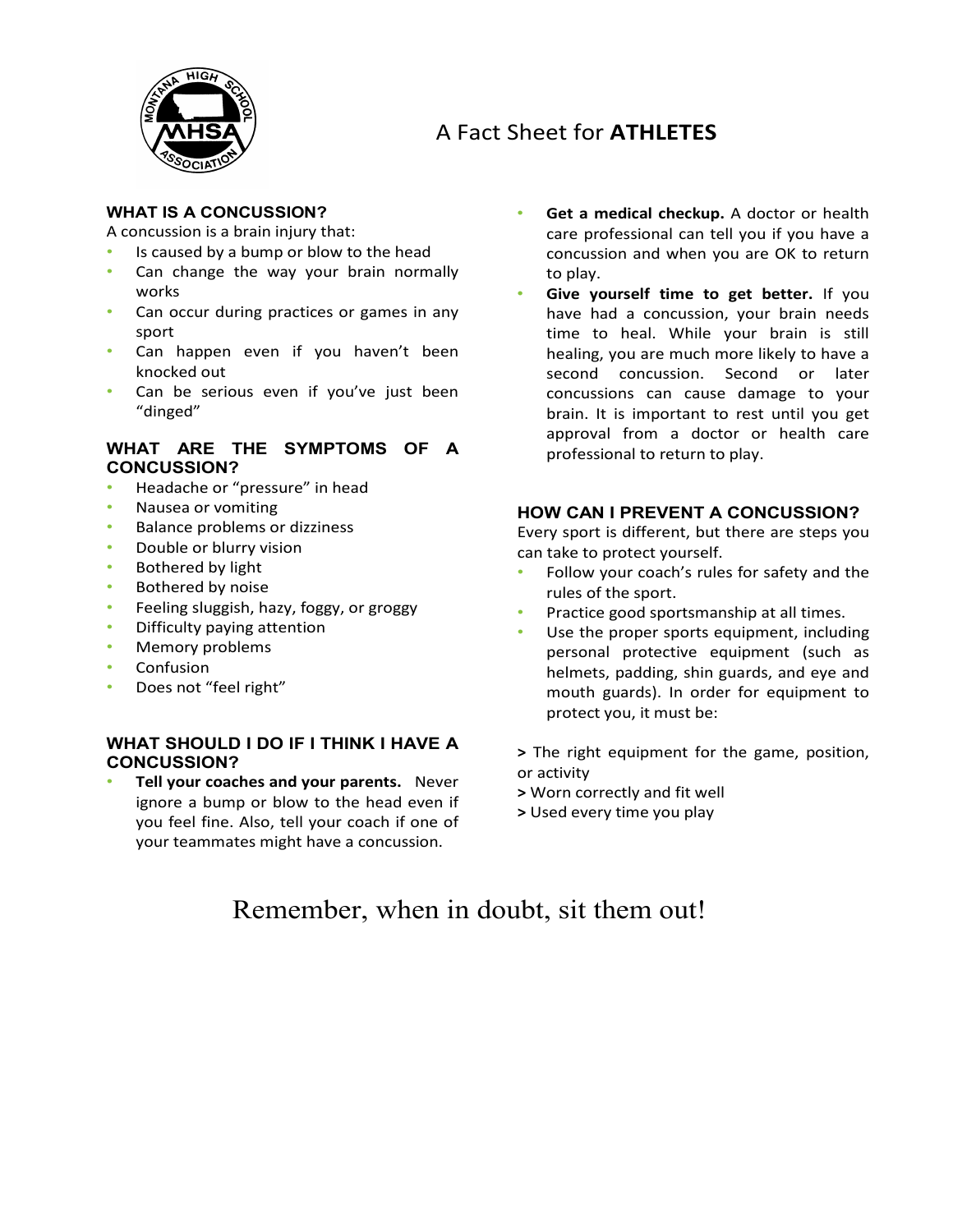## A Fact Sheet for **PARENTS**



### **WHAT IS A CONCUSSION?**

A concussion is a brain injury. Concussions are caused by a bump or blow to the head. Even a "ding," "getting your bell rung," or what seems to be a mild bump or blow to the head can be serious.

You can't see a concussion. Signs and symptoms of concussion can show up right after the injury or may not appear or be noticed until days or weeks after the injury. If your child reports any symptoms of concussion, or if you notice the symptoms yourself, seek medical attention right away.

### **WHAT ARE THE SIGNS AND SYMPTOMS OF A CONCUSSION?**

**Signs Observed by Parents or Guardians**  *If your child has experienced a bump or blow to* 

*the head during a game or practice, look for any of the following signs and symptoms of a concussion:* 

- Appears dazed or stunned
- Is confused about assignment or position
- Forgets an instruction
- Is unsure of game, score, or opponent
- Moves clumsily Answers questions slowly
- Loses consciousness (even briefly)
- Shows behavior or personality changes
- Can't recall events prior to hit or fall
- Can't recall events after hit or fall

#### **Symptoms Reported by Athlete**

- Headache or "pressure" in head
- Nausea or vomiting
- Balance problems or dizziness
- Double or blurry vision
- Sensitivity to light
- Sensitivity to noise
- Feeling sluggish, hazy, foggy, or groggy
- Concentration or memory problems
- Confusion
- Does not "feel right"

### **HOW CAN YOU HELP YOUR CHILD PREVENT A CONCUSSION?**

Every sport is different, but there are steps your children can take to protect themselves from concussion.

- Ensure that they follow their coach's rules for safety and the rules of the sport.
- Encourage them to practice good sportsmanship at all times.
- Make sure they wear the right protective equipment for their activity (such as helmets, padding, shin guards, and eye and mouth guards). Protective equipment should fit properly, be well maintained, and be worn consistently and correctly.
- Learn the signs and symptoms of a concussion.

### **WHAT SHOULD YOU DO IF YOU THINK YOUR CHILD HAS A CONCUSSION?**

**1. Seek medical attention right away.** A health care professional will be able to decide how serious the concussion is and when it is safe for your child to return to sports.

**2. Keep your child out of play.** Concussions take time to heal. Don't let your child return to play until a health care professional says it's OK. Children who return to play too soon—while the brain is still healing—risk a greater chance of having a second concussion. Second or later concussions can be very serious. They can cause permanent brain damage, affecting your child for a lifetime.

**3. Tell your child's coach about any recent concussion.** Coaches should know if your child had a recent concussion in ANY sport. Your child's coach may not know about a concussion your child received in another sport or activity unless you tell the coach.